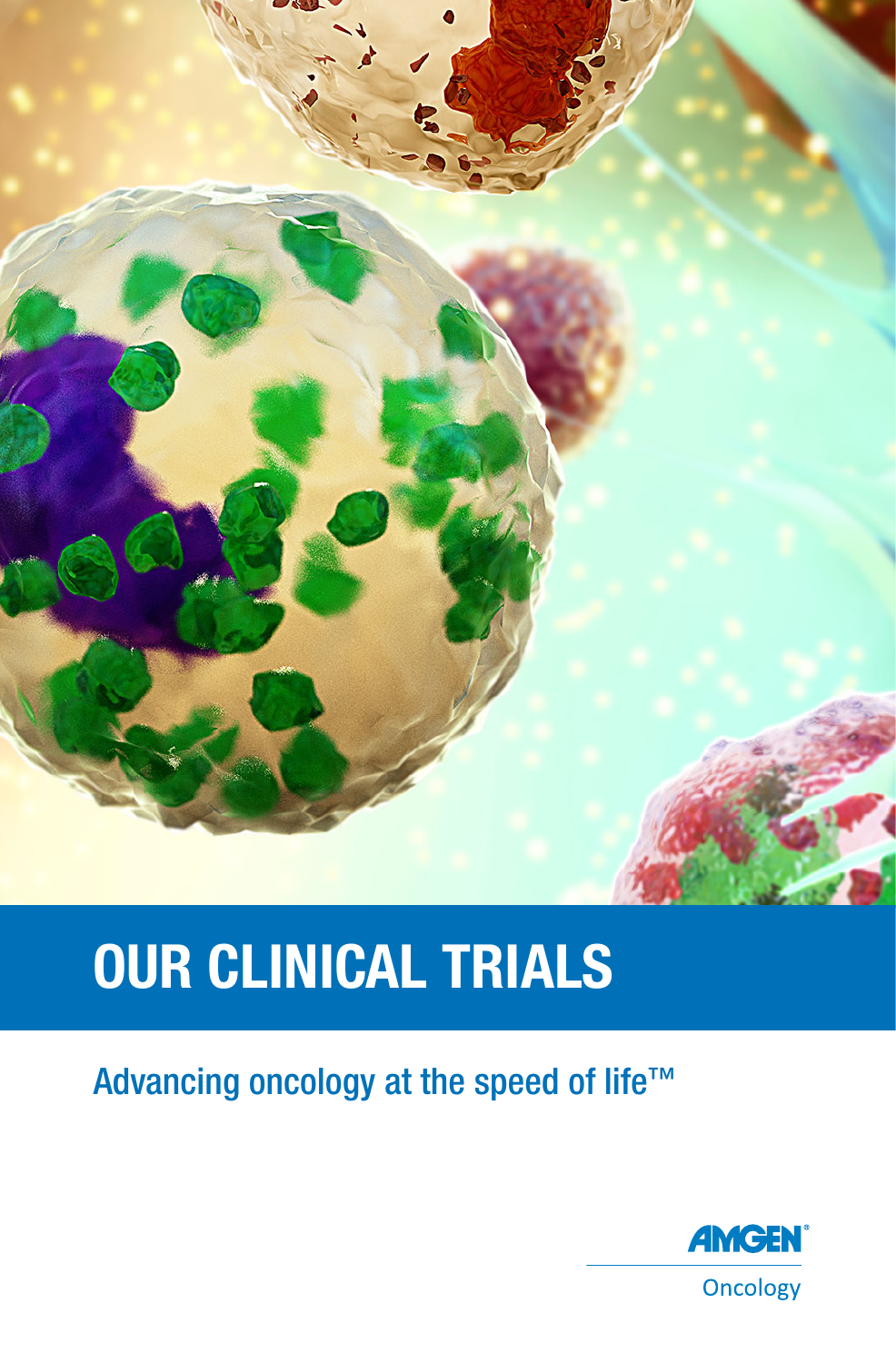#### **MILITIPLE MYFLOMA**

| <b>AMG 701</b><br>HLE BITE <sup>®</sup> platform (HLE BITE <sup>®</sup> molecule targeting BCMA)                                                                                 |        |                        |
|----------------------------------------------------------------------------------------------------------------------------------------------------------------------------------|--------|------------------------|
| Amgen ID*: 20170122<br>NCT: 03287908                                                                                                                                             | Status |                        |
| First-in-Human Study of AMG 701 in Multiple Myeloma                                                                                                                              |        | Phase                  |
| Carfilzomib†<br>Small molecule (proteasome inhibitor)                                                                                                                            |        |                        |
| Amgen ID*: 20150262<br>NCT: 03091127                                                                                                                                             | Status |                        |
| Real-world Use of Carfilzomib Among Patients With Relapsed MM<br>in Europe                                                                                                       | C      | Phase<br>Observational |
| NCT: 03512353 Amgen ID*: 20170596                                                                                                                                                | Status |                        |
| A Study of Carfilzomib Plus Dexamethasone in Subjects With Relapsed<br>or Refractory Multiple Myeloma at US Community Oncology Centers                                           | C      | Phase<br>2             |
| NCT: 03859427 Amgen ID*: 20180015                                                                                                                                                | Status |                        |
| Study of Once-Weekly vs Twice Weekly Carfilzomib in Combination With<br>Lenalidomide and Dexamethasone in Patients With Relapsed or<br>Refractory Multiple Myeloma (A.R.R.O.W.2) | R      | Phase                  |
| NCT: 03158688 Amgen ID*: 20160275                                                                                                                                                | Status |                        |
| Study Comparing Carfilzomib, Dexamethasone, and Daratumumab to<br>Carfilzomib and Dexamethasone in Relapsed and/or Refractory Multiple<br>Myeloma (CANDOR)                       |        | Phase<br>З             |
| NCT: 04191616 Amgen ID*: 20180117                                                                                                                                                | Status |                        |
| Study of Carfilzomib Plus Pomalidomide and Dexamethasone in Patients<br>With First or Second Relapse of Multiple Myeloma                                                         |        | Phase                  |
|                                                                                                                                                                                  |        |                        |

#### LEUKEMIA ACUTE MYELOID LEUKEMIA

|                | <b>AMG 330</b><br>$BITE^{\circ}$ platform (BiTE <sup>®</sup> molecule targeting CD33)                      |        |              |
|----------------|------------------------------------------------------------------------------------------------------------|--------|--------------|
| NCT: 02520427  | Amgen ID*: 20120252                                                                                        | Status |              |
| Refractory AML | First-in-Human Study of AMG 330 in Adult Patients With Relapsed or                                         |        | <b>Phase</b> |
|                | <b>AMG 673</b><br>HLE BITE <sup>®</sup> platform (HLE BITE <sup>®</sup> molecule targeting CD33)           |        |              |
| NCT: 03224819  | Amgen ID*: 20160377                                                                                        | Status |              |
| Refractory AML | First-in-Human Study of AMG 673 in Adult Patients With Relapsed or                                         |        | Phase        |
|                | <b>AMG 427</b><br>HLE BITE <sup>®</sup> platform (HLE BITE <sup>®</sup> molecule targeting [FLT3] antigen) |        |              |
| NCT: 03541369  | Amgen ID*: 20170528                                                                                        | Status |              |
| AML            | First-in-Human Study of AMG 427 in Patients With Relapsed/Refractory                                       |        | Phase        |

#### LEUKEMIA ACUTE MYELOID LEUKEMIA (continued)

|               | AUUTE IVITELUID LEUNEIVIIA (CONTINUEG)                                                                      |               |       |
|---------------|-------------------------------------------------------------------------------------------------------------|---------------|-------|
|               | <b>AMG 176</b><br>Small molecule (Intravenous MCL-1 inhibitor)                                              |               |       |
| NCT: 02675452 | Amgen ID*: 20150161                                                                                         | Status        |       |
|               | First-in-Human Study of AMG 176 in Relapsed or Refractory AML                                               |               | Phase |
|               | <b>AMG 397</b><br>Small molecule (Oral MCL-1 inhibitor)                                                     |               |       |
| NCT: 03465540 | Amgen ID*: 20170173                                                                                         | <b>Status</b> |       |
|               | Safety, Tolerability, Pharmacokinetics and Efficacy of AMG 397 in<br>Patients With Hematologic Malignancies |               | Phase |
|               | <b>AMG 553</b><br>Anti-FLT3 CAR T                                                                           |               |       |
| NCT: 03904069 | Amgen ID*: 20180091                                                                                         | Status        |       |
|               | First in Human Study of AMG 553 in Patients With Relapsed or<br>Refractory Acute Myeloid Leukemia           |               | Phase |

#### LEUKEMIA ACUTE LYMPHOBLASTIC LEUKEMIA

|               | <b>Blinatumomab</b><br>BITE <sup>®</sup> platform (BITE <sup>®</sup> molecule targeting CD19)                                         |                        |                            |
|---------------|---------------------------------------------------------------------------------------------------------------------------------------|------------------------|----------------------------|
|               | NCT: 02412306 Amgen ID*: 20130265                                                                                                     | <b>Status</b>          |                            |
|               | Study of Blinatumomab in Japanese Patients With Relapsed or<br>Refractory B-Precursor ALL                                             | $\mathbf{C}$           | Phase<br>1 <sub>b</sub> /2 |
|               | NCT: 02393859 Amgen ID*: 20120215                                                                                                     | <b>Status</b>          |                            |
|               | Blinatumomab vs Standard Chemotherapy in Pediatric Patients With<br>High Risk First Relapse B-Precursor ALL                           |                        | Phase<br>2                 |
|               | NCT: 03476239 Amgen ID*: 20130316                                                                                                     | Status                 |                            |
|               | Study of Blinatumomab in Chinese Adult Patients With Relapsed or<br>Refractory B-precursor ALL                                        |                        | Phase<br>2                 |
|               | NCT: 02783651 Amgen ID*: 20150253                                                                                                     | Status                 |                            |
|               | Observational Study of Patients With Philadelphia Chromosome-Negative<br>Relapsed or Refractory ALL in the US                         | C                      | Phase<br>Observational     |
|               | NCT: 02187354 Amgen ID*: 20130320                                                                                                     | <b>Status</b>          |                            |
|               | Expanded Access Protocol of Blinatumomab in Pediatric and Adolescent<br>Patients With Relapsed or Refractory B-Precursor ALL (RIALTO) | No longer<br>available | Phase                      |
| NCT: 03117621 | Amgen ID*: 20150136                                                                                                                   | Status                 |                            |
|               | Observational Study of Blinatumomab                                                                                                   |                        | Phase                      |
|               |                                                                                                                                       |                        |                            |

**N** *Not yet recruiting* **R** *Active, recruiting* **A** *Active, not recruiting* **C** *Completed, pending results*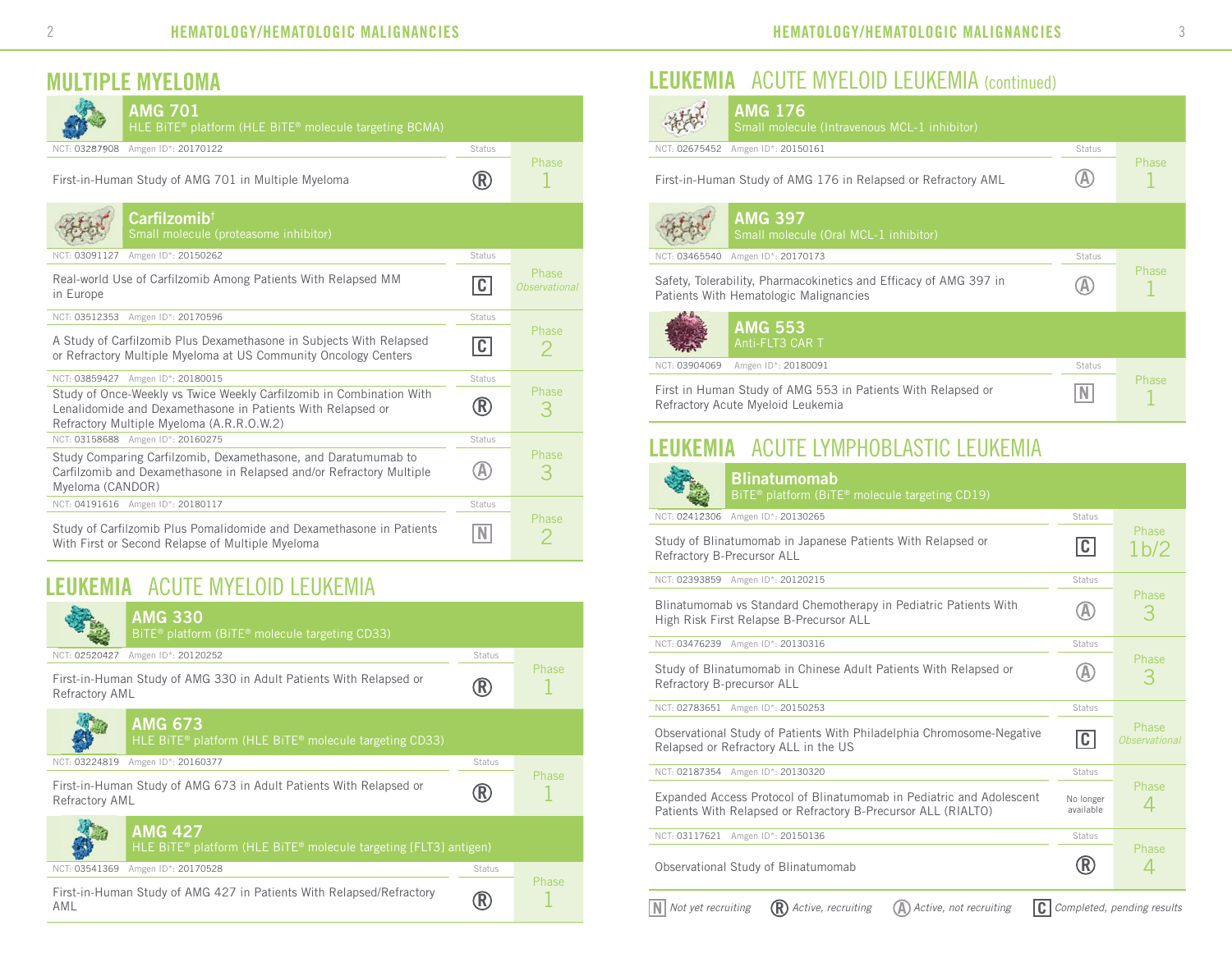



|--|

### **Carfi lzomib**†

| Small molecule<br>Small molecule (proteasome inhibitor) |        |
|---------------------------------------------------------|--------|
| NCT: 02303821 Amgen ID*: CFZ008                         | Status |

Carfilzomib in Combination With Induction Chemotherapy in Children  $\mathbb{R}$   $\mathbb{R}$   $\mathbb{I}$ With Relapsed or Refractory ALL

#### LYMPHOMA NON-HODGKIN LYMPHOMA

| <b>ABP 798</b> <sup>#</sup><br>Monoclonal antibody (rituximab biosimilar)                                                                                                                                                 |                |             |
|---------------------------------------------------------------------------------------------------------------------------------------------------------------------------------------------------------------------------|----------------|-------------|
| Amgen ID*: 20130109<br>NCT: 02747043                                                                                                                                                                                      | Status         |             |
| Efficacy and Safety Study of ABP 798 Compared With Rituximab in<br>Treating Non-Hodgkin Lymphoma (JASMINE)                                                                                                                | $ \mathbb{C} $ | Phase<br>В  |
| <b>AMG 562</b><br>HLE BITE® Platform (HLE BITE® molecule targeting CD19)                                                                                                                                                  |                |             |
| NCT: 03571828 Amgen ID*: 20170533                                                                                                                                                                                         | Status         |             |
| First-in-Human Study Evaluating Safety, Tolerability, Pharmacokinetics,<br>and Efficacy of AMG 562 in Patients With Relapsed or Refractory Diffuse<br>Large B-Cell Lymphoma, Mantle Cell Lymphoma, or Follicular Lymphoma |                | Phase       |
| <b>Blinatumomab</b><br>BITE <sup>®</sup> platform (BITE® molecule targeting CD19)                                                                                                                                         |                |             |
| NCT: 02961881<br>Amgen ID*: 20140286                                                                                                                                                                                      | Status         |             |
| Safety and PK of Subcutaneous Blinatumomab in Relapsed or Refractory<br>Indolent NHI                                                                                                                                      | (R)            | Phase<br>1b |
| NCT: 03340766 Amgen ID*: 20150290                                                                                                                                                                                         | Status         |             |
| Efficacy and Safety of Blinatumomab in Combination With<br>Pembrolizumab in Adult Patients With Relapsed or Refractory DLBCL<br>(KEYNOTE-348)                                                                             |                | Phase<br>1h |
| NCT: 03023878 Amgen ID*: 20150288                                                                                                                                                                                         | Status         |             |
| Efficacy and Safety of Blinatumomab in Patients With Newly Diagnosed<br>High-Risk DLBCL                                                                                                                                   | C              | Phase<br>2  |
| NCT: 02910063 Amgen ID*: 20150292                                                                                                                                                                                         | Status         |             |
| Efficacy and Safety of Blinatumomab in Patients With Relapsed or<br>Refractory Aggressive B-Cell NHL                                                                                                                      |                | Phase       |

#### OTHER PAROXYSMAL NOCTURNAL HEMOGLOBINURIA

**ABP 959**‡  $\bullet$ NCT: 03818607 Amgen ID\*: 20150168 Status

Efficacy and Safety of ABP 959 Compared With Eculizumab in Adult  $\mathbb{R}$   $\overline{3}$ Participants With PNH (DAHLIA)

Phase

Phase

**R**

**R**

#### **OTHER** CHRONIC GRAFT VERSUS HOST DISEASE



**AMG 592**  NCT: 03422627 Amgen ID\*: 20160283 Status Phase 1b/2 Open-label Study Evaluating the Safety, Tolerability, Pharmacokinetics, Pharmacodynamics, and Efficacy of AMG 592 in Adult Patients With Steroid Refractory Chronic Graft Versus Host Disease **R**

#### OTHER IMMUNE THROMBOCYTOPENIA

|                                                                                                           | Romiplostim<br>Protein/Peptibody (thrombopoiesis stimulator) |        |       |
|-----------------------------------------------------------------------------------------------------------|--------------------------------------------------------------|--------|-------|
|                                                                                                           | NCT: 02279173 Amgen ID*: 20101221                            | Status |       |
| Single-Arm, Open-Label, Long-Term Study of Romiplostim in<br>Thrombocytopenic Pediatric Patients With ITP |                                                              | C      | Phase |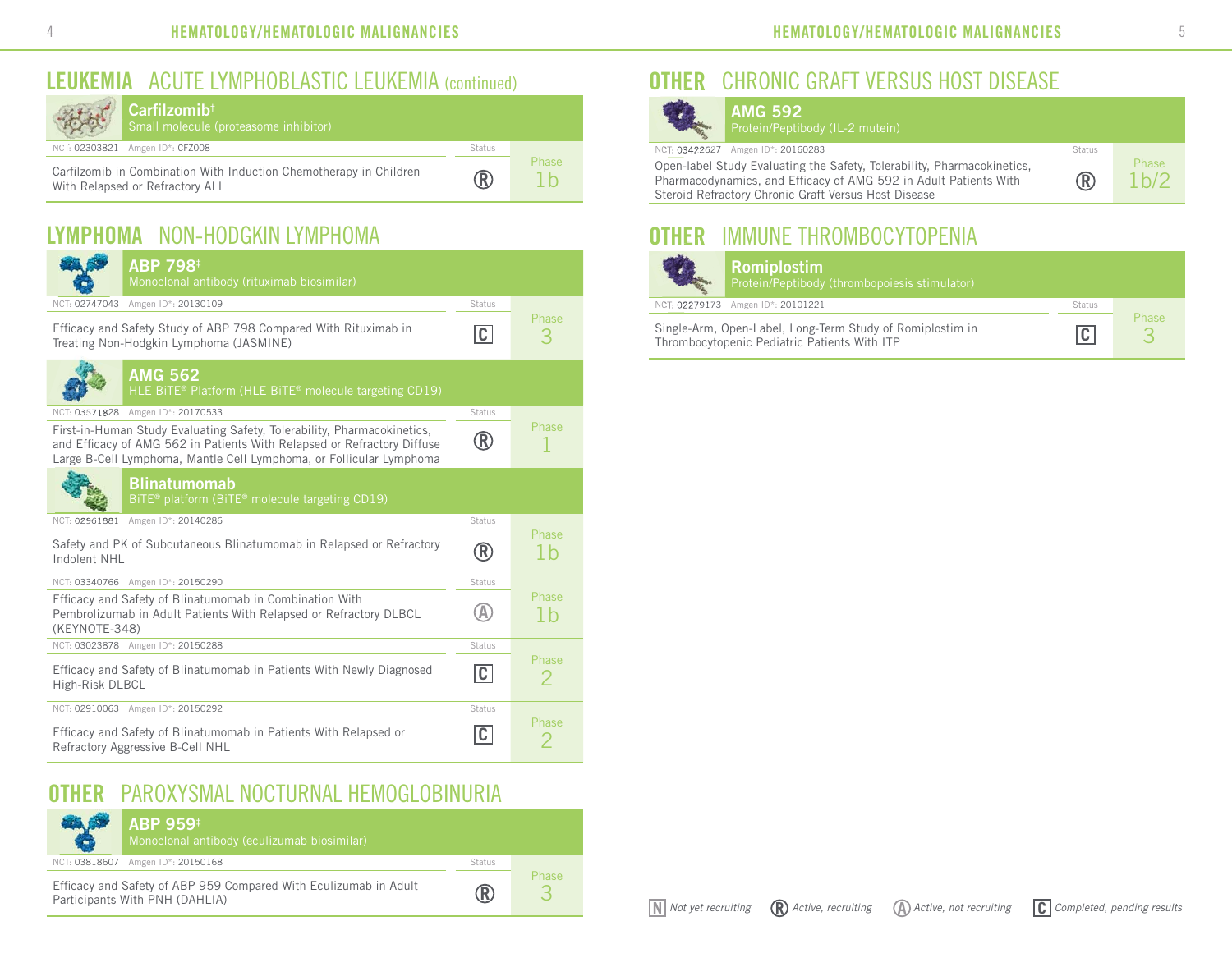#### LUNG CANCER NON SMALL CELL LUNG CANCER

|                         | Sotorasib (proposed INN for AMG 510)<br>Small molecule (KRAS <sup>G12C</sup> inhibitor)                                                                                                                                          |               |                    |
|-------------------------|----------------------------------------------------------------------------------------------------------------------------------------------------------------------------------------------------------------------------------|---------------|--------------------|
|                         | NCT: 03600883 Amgen ID*: 20170543                                                                                                                                                                                                | Status        |                    |
| Mutation                | <b>CodeBreak 100:</b> Open-Label Study Evaluating AMG 510 Monotherapy and<br>in Combination Therapy With Anti-PD-1/L1 in NSCLC With KRAS G12C                                                                                    | R             | Phase<br>1/2       |
|                         | NCT: 04185883 Amgen ID*: 20190135                                                                                                                                                                                                | Status        |                    |
| With KRAS G12C Mutation | <b>CodeBreak 101:</b> Open-Label Study Evaluating AMG 510 Monotherapy and<br>in Combination With Other Anti-Cancer Therapies in Advanced Solid Tumors                                                                            | $\bf R$       | <b>Phase</b><br>1b |
|                         | NCT: 04303780 Amgen ID*: 20190009                                                                                                                                                                                                | Status        |                    |
|                         | <b>CodeBreak 200:</b> A Phase 3 Study to Compare Sotorasib (proposed INN for<br>AMG 510) With Docetaxel for the Treatment of Previously Treated Locally<br>Advanced and Unresectable or Metastatic NSCLC With KRAS G12C Mutation |               | Phase              |
|                         | <b>Romiplostim</b><br>Protein/Peptibody (thrombopoiesis stimulator)                                                                                                                                                              |               |                    |
| NCT: 03937154           | Amgen ID*: 20170770                                                                                                                                                                                                              | <b>Status</b> | Phase              |
|                         | Study of Romiplostim for Chemotherapy Induced Thrombocytopenia in Patients<br>With Non Small Cell Lung, Ovarian or Breast cancer                                                                                                 |               |                    |

#### LUNG CANCER SMALL CELL LUNG CANCER

|               | <b>AMG 119</b><br>CAR T-Cell therapy (anti-DLL3 CAR-T)                                                        |               |       |
|---------------|---------------------------------------------------------------------------------------------------------------|---------------|-------|
|               | NCT: 03392064 Amgen ID*: 20170124                                                                             | <b>Status</b> | Phase |
|               | First-in-Human Study of AMG 119 to Evaluate the Safety, Tolerability<br>and Efficacy in Patients With RR SCLC |               |       |
|               | <b>AMG 757</b><br>HLE BITE <sup>®</sup> platform (HLE BITE <sup>®</sup> molecule targeting DLL3)              |               |       |
| NCT: 03319940 | Amgen ID*: 20160323                                                                                           | <b>Status</b> | Phase |
|               | First-in-Human Study Evaluating AMG 757 Monotherapy and in<br>Combination With Anti-PD1 Therapy in SCLC       |               |       |

#### PROSTATE CANCER



|--|

AMG 509 XmAb® Platform (XmAb® targeting STEAP1)

NCT: 04221542 Amgen ID\*: 20180146 Status Phase 1 Study Evaluating the Safety, Tolerability, Pharmacokinetics, and Efficacy of AMG 509 in Subjects With Metastatic Castration-Resistant Prostate Cancer

#### GASTRIC & GASTROESOPHAGEAL JUNCTION CANCER

AMG 910  $B$ iTE® platform (BiTE® molecule targeting CLDN18.2)

NCT: 04260191 Amgen ID\*: 20180292 Status

A Phase 1 Study Evaluating the Safety, Tolerability, Pharmacokinetics, and Efficacy of AMG 910 in Subjects With Claudin 18.2-Positive Gastric and Gastroesophageal Junction Adenocarcinoma

AMG 199 HLE BiTE® Platform (HLE BiTE® molecule targeting MUC17) NCT: 04117958 Amgen ID\*: 20180290 Status Control of May 10:00:00 Status Status Status

1 A Phase 1 Study of AMG 199 in Subjects With MUC17-Positive Gastric and Gastroesophageal Junction Cancer

#### GASTROINTESTINAL OR COLORECTAL CANCER

**R** Romiplostim Protein/Peptibody (thrombopoiesis stimulator) NCT: 03362177 Amgen ID\*: 20140346 Status Status Status Status Status Status Status Status Status Status Status Phase Study of Romiplostim for Chemotherapy Induced Thrombocytopenia in <br> **R** and Caption in the Contraction of Colorectal Capcor Patients With Gastrointestinal or Colorectal Cancer

#### GIANT CELL TUMORS OF THE BONE

53 AV **Denosumab** Monoclonal antibody (RANK-ligand inhibitor)  $\left| \cdot \right\rangle$ NCT: 03301857 Amgen ID\*: 20140114 Status Phase Long-term Safety Follow-up of Subjects With Giant Cell Tumor of Bone (A) 4 **A** Treated With Denosumab in Study 20062004

#### GLIOBLASTOMA / MALIGNANT GLIOMA



AMG 596

BiTE® platform (BiTE® molecule targeting EGFRvIII)

NCT: 03296696 Amgen ID\*: 20160132 Status

Phase 1/1b Study to Evaluate Safety, Tolerability, Pharmacokinetics and Pharmacodynamics of AMG 596 monotherapy or in combination With AMG 404 in Adult Patients With EGFRvIII positive Glioblastoma or Malignant Glioma

 $\overline{\mathbf{N}}$ 

**R**

**R**

Phase 1

Phase 1

Phase

Phase 1

**R**

**N** *Not yet recruiting* **C** *R Active, recruiting* (A) *Active, not recruiting* **C** *Completed, pending results* **R** *Active, recruiting* **A** *Active, not recruiting*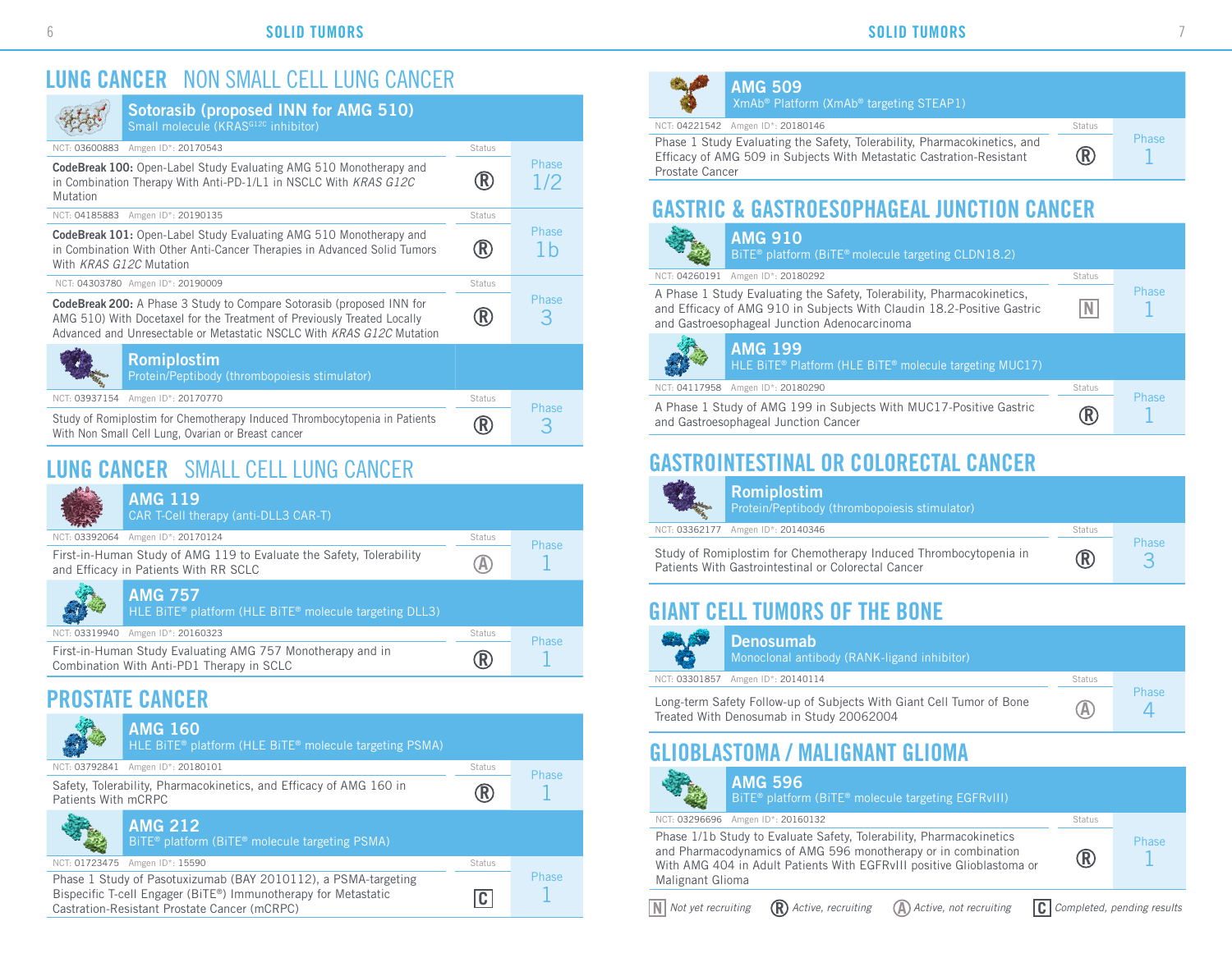#### SOLID TUMORS WITH KRAS G12C MUTATION

|                                                                                                                                                                                         | Sotorasib (proposed INN for AMG 510)<br>Small molecule (KRASG12C inhibitor) |        |                |
|-----------------------------------------------------------------------------------------------------------------------------------------------------------------------------------------|-----------------------------------------------------------------------------|--------|----------------|
| Amgen ID*: 20170543<br>NCT: 03600883                                                                                                                                                    |                                                                             | Status |                |
| <b>CodeBreak 100:</b> Open-Label Study Evaluating AMG 510 Monotherapy in<br>Advanced Solid Tumors With KRAS G12C Mutation                                                               |                                                                             | (R)    | Phase<br>1 / 2 |
| NCT: 04185883 Amgen ID*: 20190135                                                                                                                                                       |                                                                             | Status |                |
| <b>CodeBreak 101:</b> Open-Label Study Evaluating AMG 510 Monotherapy and in<br>Combination With Other Anti-Cancer Therapies in Advanced Solid Tumors With<br><b>KRAS G12C Mutation</b> |                                                                             | Phase  |                |

#### VARIOUS SOLID TUMORS

|                                                                                                                                                                                                                                              | <b>AMG 256</b><br>Bi-functional fusion protein (Targeted IL-21 receptor agonist)                                  |                |                               |
|----------------------------------------------------------------------------------------------------------------------------------------------------------------------------------------------------------------------------------------------|-------------------------------------------------------------------------------------------------------------------|----------------|-------------------------------|
|                                                                                                                                                                                                                                              | NCT: 04362748 Amgen ID*: 20180144                                                                                 | Status         |                               |
| A Phase 1 Study to Evaluate Safety, Tolerability, Pharmacokinetics<br>and Pharmacodynamics of AMG 256 in Patients With Advanced Solid<br>Tumors                                                                                              |                                                                                                                   |                | Phase                         |
|                                                                                                                                                                                                                                              | AMG $506$ <sup>#</sup> (also known as MP0310)<br>DARPin <sup>®</sup> protein targeting FAP x 4-1BB                |                |                               |
|                                                                                                                                                                                                                                              | NCT: 04049903 Study ID*: MP0310-CP101                                                                             | Status         |                               |
| A First-In-Human, Single-Arm, Multi-Center, Open-Label, Repeated-<br>Dose, Dose-Escalation Study of MP0310 in Patients With Advanced<br>Solid Tumors                                                                                         |                                                                                                                   | $\mathbf R$    | Phase                         |
|                                                                                                                                                                                                                                              | <b>AMG 404</b><br>Monoclonal antibody (Anti-PD1)                                                                  |                |                               |
| NCT: 03853109                                                                                                                                                                                                                                | Amgen ID*: 20180143                                                                                               | Status         |                               |
|                                                                                                                                                                                                                                              | Safety, Tolerability, Pharmacokinetics and Pharmacodynamics of<br>AMG 404, in Patients With Advanced Solid Tumors | $^{\circledR}$ | Phase                         |
|                                                                                                                                                                                                                                              | Pegfilgrastim<br>Protein (G-CSF)                                                                                  |                |                               |
|                                                                                                                                                                                                                                              | EU PAS**: 24626 Amgen ID <sup>‡</sup> : 20170758                                                                  | Status         |                               |
| Prospective Observational Study to Estimate Incidence of Febrile Neutropenia<br>in High Risk Patients With Non-myeloid Malignancies Receiving Pegfilgrastim<br>OBI (Onbody Injector) or Physician Choice for Febrile Neutropenia Prophylaxis |                                                                                                                   | (R)            | Phase<br><b>Observational</b> |
|                                                                                                                                                                                                                                              | Talimogene laherparepvec <sup>††</sup><br>Oncolytic immunotherapy (oncolytic viral therapy)                       |                |                               |
| NCT: 02756845                                                                                                                                                                                                                                | Amgen ID*: 20110261                                                                                               | Status         | Phase                         |
| Tumors                                                                                                                                                                                                                                       | Study of Talimogene Laherparepvec in Children With Advanced Non-CNS                                               | $^\circledR$   |                               |
|                                                                                                                                                                                                                                              | NCT: 03064763 Amgen ID*: 20140270                                                                                 | Status         | Phase                         |
| Study to Evaluate the Safety/Efficacy of T-VEC in Japanese Subjects<br>With Unresectable Stage IIIB-IV Malignant Melanoma                                                                                                                    |                                                                                                                   |                |                               |

#### SOLID TUMOR SOLID TUMORS SOLID TUMORS

| NCT: 02626000 Amgen ID*: 20130232                                        | <b>Status</b>          |                   |
|--------------------------------------------------------------------------|------------------------|-------------------|
| Talimogene Laherparepvec With Pembrolizumab for Recurrent Metastatic     |                        | Phase             |
| Squamous Cell Carcinoma of the Head and Neck (MASTERKEY-232/             | $\bigwedge$            | 1b                |
| KEYNOTE-137)                                                             |                        |                   |
| NCT: 02509507 Amgen ID*: 20140318                                        | Status                 |                   |
| Safety Study of Talimogene Laherparepvec Injected Into Liver             |                        | Phase             |
| Tumors Alone and in Combination With Systemic Pembrolizumab              | $^{\circledR}$         | 1b                |
| (MASTERKEY-318)                                                          |                        |                   |
| NCT: 03256344 Amgen ID*: 20140299                                        | Status                 |                   |
| Safety Study of Talimogene Laherparepvec Combined With Atezolizumab      |                        | Phase             |
| for Triple Negative Breast Cancer and Colorectal Cancer With Liver       | $^{\circledR}$         | 1 <sub>b</sub>    |
| Metastases                                                               |                        |                   |
| NCT: 01740297<br>Amgen ID*: 20110264                                     | Status                 |                   |
| Ipilimumab With or Without Talimogene Laherparepvec in Unresected        |                        | Phase             |
| Melanoma                                                                 | $\bigwedge$            | 1 <sub>b</sub> /2 |
|                                                                          |                        |                   |
| NCT: 04068181 Amgen ID*: 20180115                                        | <b>Status</b>          | Phase             |
| T-VEC With Pembrolizumab in Melanoma Following Progression on Prior      |                        |                   |
| Anti-PD-1 Based Therapy (MASTERKEY-115)                                  | $^{\circledR}$         | 2                 |
| NCT: 02211131 Amgen ID*: 20110266                                        | <b>Status</b>          |                   |
|                                                                          |                        | Phase             |
| Efficacy and Safety of Talimogene Laherparepvec Neoadjuvant Treatment    | $\mathcal{\mathbb{A}}$ | 2                 |
| Plus Surgery Versus Surgery Alone for Melanoma                           |                        |                   |
| NCT: 02366195 Amgen ID*: 20120325                                        | Status                 |                   |
| Single-Arm Trial to Evaluate the Role of the Immune Response to          |                        | <b>Phase</b>      |
| Talimogene Laherparepvec in Unresected Melanoma                          | $\Lambda$              | 2                 |
| NCT: 02263508 Amgen ID*: 20110265                                        |                        |                   |
|                                                                          | Status                 | Phase             |
| Pembrolizumab With or Without Talimogene Laherparepvec or Placebo in     | $\mathbf A$            |                   |
| Unresected Melanoma (MASTERKEY-265)                                      |                        | 3                 |
| NCT: 02910557 Amgen ID*: 20130193                                        | Status                 |                   |
|                                                                          |                        | <b>Phase</b>      |
| Postmarketing Prospective Study of Melanoma Patients Treated With        | $^{\circledR}$         | 4                 |
| Talimogene Laherparepvec to Characterize Risk of Herpetic Infection      |                        |                   |
| NCT: 02173171 Amgen ID*: 20120139                                        | <b>Status</b>          | <b>Enrolling</b>  |
| Registry Study to Evaluate the Survival and Long-Term Safety of Patients |                        | by invitation     |
| With Melanoma Who Previously Received Talimogene Laherparepvec           | Registry               | only              |

\*For more detailed information about the trial, visit www.clinicaltrials.gov or www.amgentrials.com. † Sponsored by Onyx Pharmaceuticals, an Amgen subsidiary. ‡ The regulatory approval pathway for biosimilars requires study of a single indication and permits extrapolation to other reference indications with scientific justification. <sup>††</sup>Previously referred to as OncoVEX<sup>GM-CSF</sup>. \*\*For detailed information on this study please visit http://www.encepp.eu/encepp/studiesDatabase.jsp. #AMG 506 (also known as MP0310) is being developed in collaboration with Molecular Partners AG. DARPin® is a registered trademark owned by Molecular Partners AG.

XmAb® is a registered trademark of Xencor.

ALL – acute lymphoblastic leukemia; AML – acute myelogenous leukemia; BiTE® – bispecific T cell engager; CD – cluster of differentiation; CLDN – claudin-1; CNS – central nervous system; DARPin® – designed ankyrin repeat proteins; DLBCL – diffuse large B-cell lymphoma; DLL3 – delta-like ligand 3; EGFR – epidermal growth factor receptor; EGFRvIII – epidermal growth factor receptor variant III; FAP – fibroblast activation protein; FLT-3 – fms-like tyrosine kinase 3; G-CSF – granulocyte colony-stimulating factor; HLE – half-life extended; INN – International Nonproprietary Name; ITP – immune thrombocytopenic purpura; IL-21 – interleukin-21, IV – intravenous; KRAS – kirsten rat sarcoma 2 viral oncogene homolog; mAb – monoclonal antibody; mCRPC – metastatic castration-resistant prostate cancer; MCL-1 – myeloid cell leukemia sequence 1; MM – multiple myeloma; MUC – mucin; NHL – non-hodgkin lymphoma; PD-1 – programmed cell death protein-1; PD L1 – programmed death-ligand 1; PK – pharmacokinetics; PNH – paroxysmal nocturnal hemoglobinuria; PSMA – prostate-specific membrane antigen; RANK – receptor activator of nuclear factor kappa B; RR – relapsed or refractory. SCLC – small cell lung cancer; STEAP – six-transmembrane epithelial antigen of the prostate.

Information as of July 10, 2020. Statements are based on the company's current beliefs and Amgen disclaims any duty to update. For more information about Amgen and its business, including risks and uncertainties, please refer to Amgen's filings with the SEC. Products under investigational study have not been approved by regulatory agencies for the use under investigation. This information is provided only for purposes of providing general information on clinical trials and stages of development on the select candidates identified. This information should not be construed as a recommendation for use of any product for unapproved uses.

**N** *Not yet recruiting* **R** *Active, recruiting* **A** *Active, not recruiting* **C** *Completed, pending results*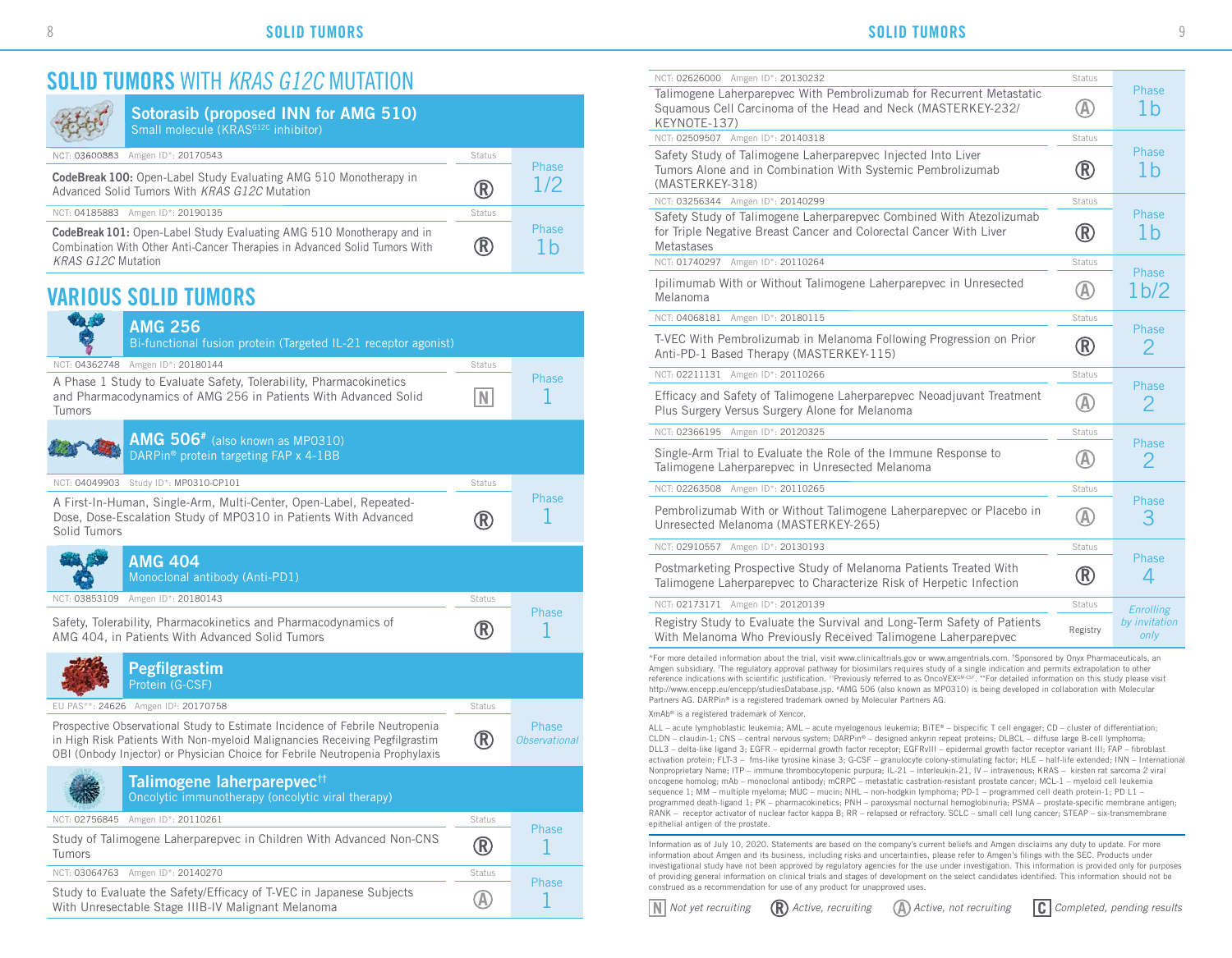#### MODALITIES

Amgen has built an array of drug modalities that is unsurpassed in the biopharma industry.



### INSIDE BACK COVER

Disclaimer: Amgen's product pipeline will change over time as molecules move through the drug development process, including<br>progressing to market or failing in clinical trials, due to the nature of the development process